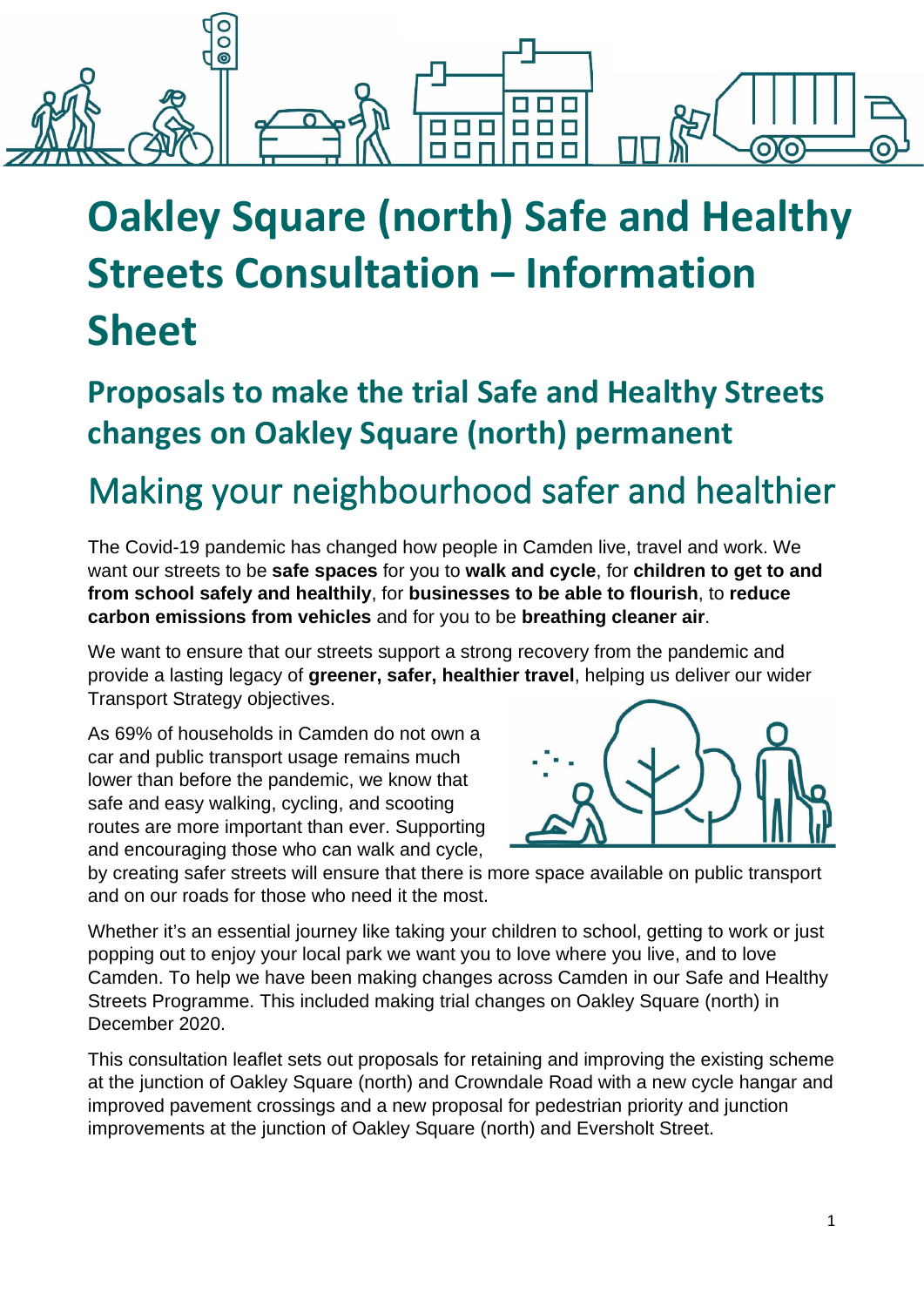

# About the Oakley Square (north) Safe and Healthy Streets Scheme

Oakley Square is comprised of two separate roads: a northern road which is managed by Camden (referred to as Oakley Square 'north' in this consultation), and a southern road which is managed by Transport for London (TfL) (referred to as Oakley Square 'south' in this consultation).

In July 2020, Transport for London (TfL) introduced a trial Streetspace scheme on Oakley Square (south). This included the introduction of a protected cycle lane on Oakley Square (south), which forms part of a much longer TfL cycle route leading to Hampstead Road. This scheme included a ban on vehicles turning left at the southern end of Oakley Square (south) into Eversholt Street. This turn-ban was introduced to reduce the risk of cyclists, travelling straight ahead into Lidlington Place, being hit by vehicles turning left into Eversholt Street. The cycle lane and left-turn ban on Oakley Square (south) are shown in Figure 1, below.

### **Figure 1: TfL's cycle lane and banned left-turn on Oakley Square (south)**



After this was implemented, drivers sought alternative routes to access Eversholt Street from the north, as a result of not being able to turn left from Oakley Square into Eversholt Street. This resulted in a substantial increase in the use of Oakley Square (north), in order to travel from Crowndale Road to Eversholt Street. Oakley Square (north) is a fairly narrow, residential road with parking on both sides of the street. The increase in traffic using this road to access Eversholt Street caused a rise in traffic congestion and disturbance for residents, which was fed back to the Council along with a request to make changes to Oakley Square (north) to tackle the problem. In response, in December 2020, we introduced the following trial changes on Oakley Square (north):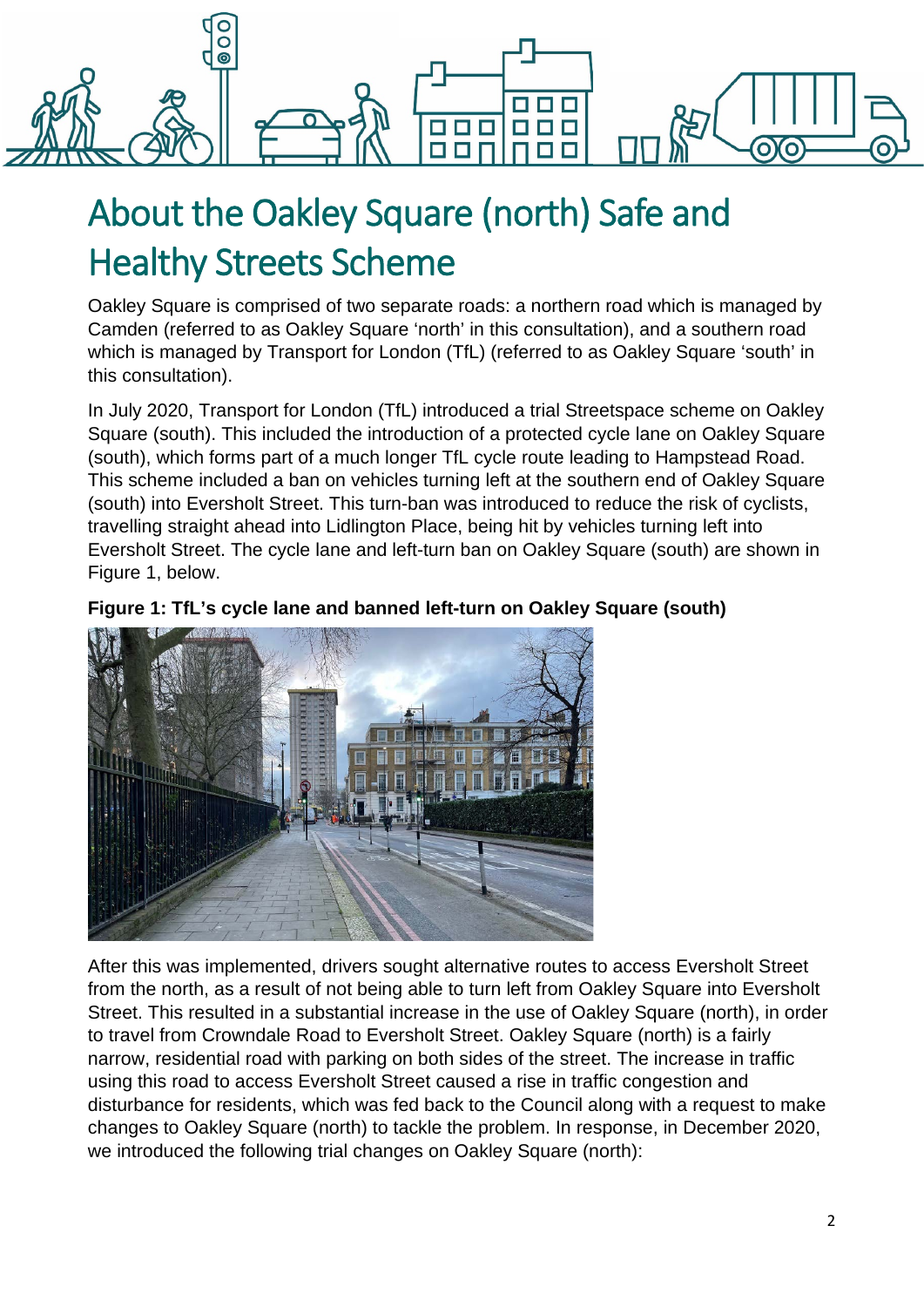

- A traffic restriction on Oakley Square (north) for vehicles entering from Crowndale Road
- An exemption for cyclists so they could continue to use this route
- Enforcement of this restriction through signage, planters and a droppable bollard

Figure 2 shows the trial scheme in place.

### **Figure 2: Oakley Square (north) viewed from Crowndale Road, after implementation of the trial scheme**



The trial scheme on Oakley Square (north) was implemented using an Experimental Traffic Order (ETO). The decision report related to this ETO can be viewed on our [website.](https://democracy.camden.gov.uk/ieDecisionDetails.aspx?ID=3096) This decision report noted that a further consultation, after approximately 12 months of the trial scheme, would take place relating to any proposed permanent changes. The trial scheme went live in December 2020 and during this period, the scheme has been monitored and comments from local residents and stakeholders have been received.

We are now consulting on making permanent the trial scheme on Oakley Square (north) and proposing some new changes including further changes at the other end of Oakley Square (north), at the junction with Eversholt Street (Figure 3).

Further information about the changes proposed on Oakley Square (north) at the junctions with Crowndale Road and Eversholt Street, is provided in the 'What are we now consulting on?' section of this information sheet. More detail is also provided in the consultation drawing, available on the online consultation front page.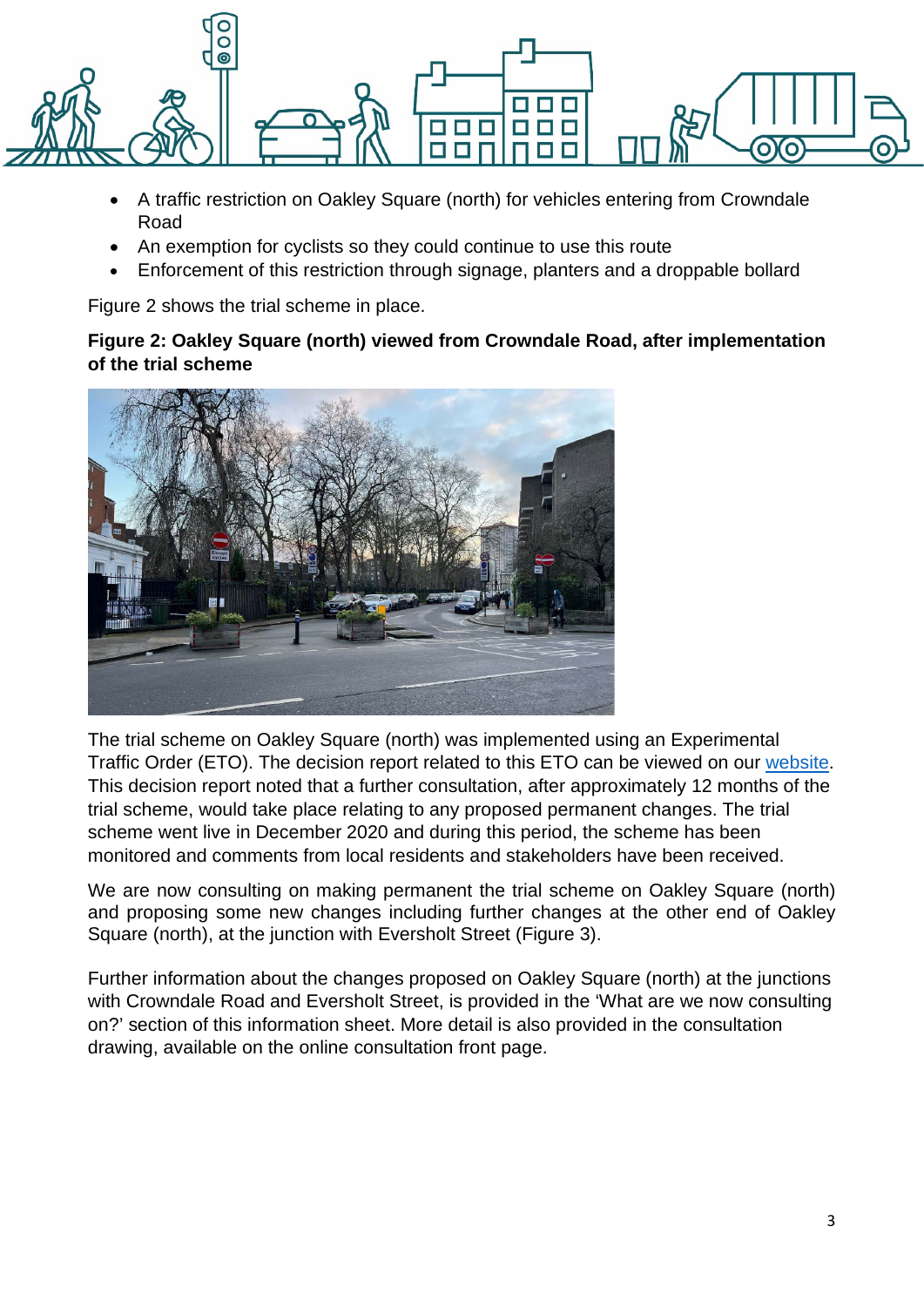

Figure 3: Oakley Square (north) viewed from the junction with Eversholt Street



Figure 4, below, shows the locations of:

- 1) The existing trial scheme on Oakley Square (north), at the junction with Crowndale Road (Junction 1)
- 2) The proposed scheme at the other end of Oakley Square (north), at the junction with Eversholt Street (Junction 2)
- 3) The existing trial TfL scheme on Oakley Square (south) (Junction 3)

Figure 4: Location of each scheme on Oakley Square

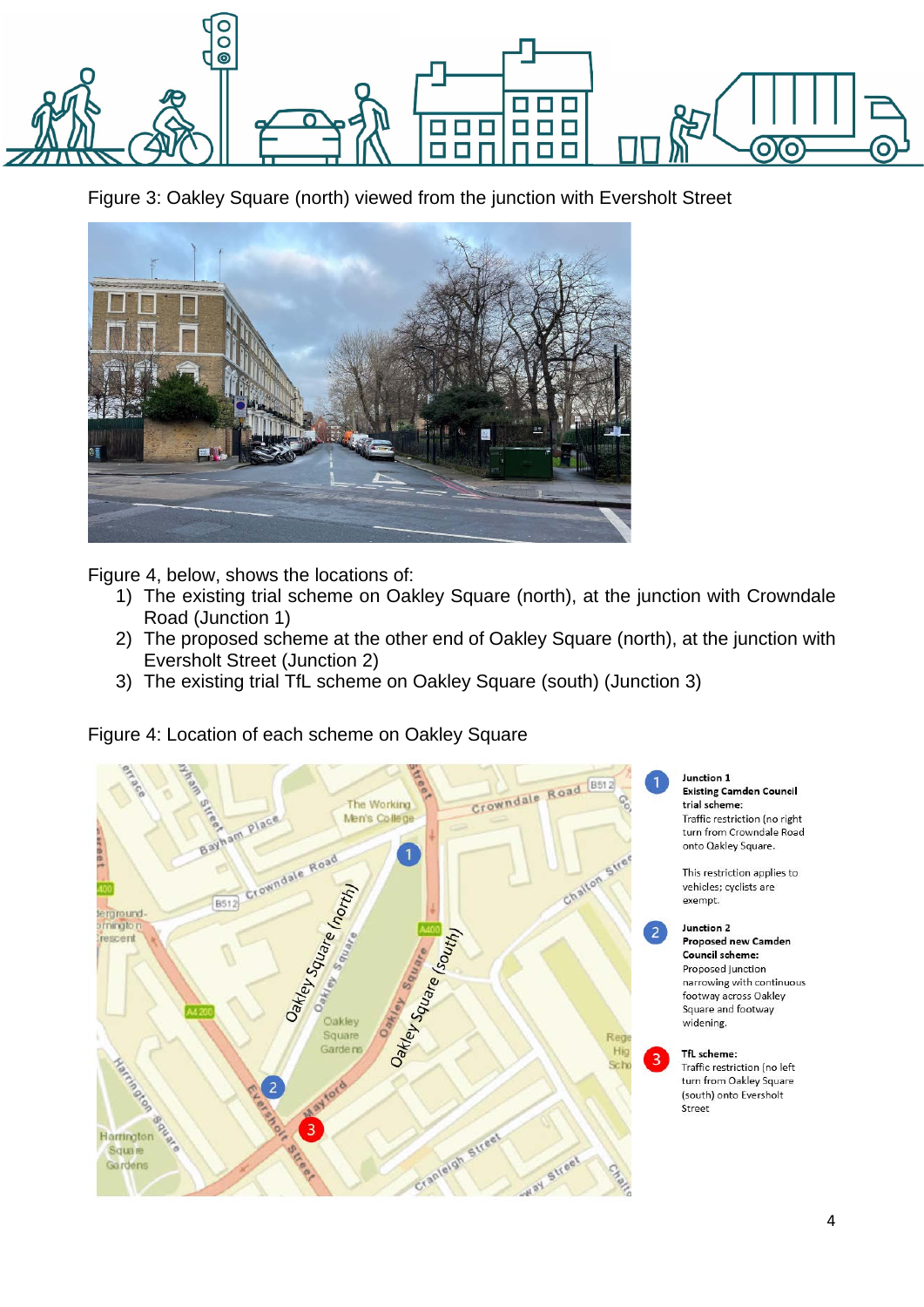

# Monitoring information collected before and during trial

Data collection is an important element of the trial scheme at the Crowndale Road / Oakley Square (north) junction (Junction 1). During the trial we collected data from a range of sources to assess the scheme and assist with decision-making.

During the trial we collected the following data:

- Traffic flows (including cycle flows) on Crowndale Road, Eversholt Street (northern section) and Oakley Square (north)
- Queue lengths on Crowndale Road, at the junction with Eversholt Street
- Video counts to monitor any vehicles continuing to travel through the restriction on Oakley Square (north), at the junction with Crowndale Road

We have also analysed air quality data and collisions data. Table 1 provides a summary of the monitoring data. The accompanying Fact Sheet provides more information and can be found in the 'Related Information' section of the online consultation front page.

| <b>Data collected</b>                                            | What the data shows                                                                                                                                                                                                                                                                                                                                                                                                                                                  |
|------------------------------------------------------------------|----------------------------------------------------------------------------------------------------------------------------------------------------------------------------------------------------------------------------------------------------------------------------------------------------------------------------------------------------------------------------------------------------------------------------------------------------------------------|
|                                                                  |                                                                                                                                                                                                                                                                                                                                                                                                                                                                      |
| <b>Crowndale Road</b><br><b>Air Quality</b><br><b>Monitoring</b> | The data shows Crowndale Road site is recording levels that<br>exceed the National Air Quality Objective annual mean limit on a<br>month-by-month basis. However, the annual mean has not yet<br>been calculated and is likely to be lower than the average of the<br>levels. This will need to be reviewed once annual mean data is<br>available for 2021.                                                                                                          |
| <b>Cycle flows</b>                                               | A high number of cyclists are using Eversholt Street in both<br>directions. A smaller number of cyclists are using Crowndale<br>Road (Westbound), and this may be due to cyclists turning left<br>down Oakley Square (south) to use the protected cycle lane<br>available. This may somewhat explain the lower flows observed<br>on Oakley Square (north) despite the motor vehicle restricted<br>access at the junction with Crowndale Road.                        |
| <b>Traffic count data</b>                                        | Overall, traffic on Oakley Square (north) has decreased<br>significantly (-223%) between 2017 and 2021. The majority of the<br>decrease was southbound, as would be expected, due to the<br>traffic ban in that direction. The traffic ban also affected<br>surrounding roads, for example there was a significant decrease<br>on Crowndale Road (eastbound) since vehicles are no longer<br>able to cut through Oakley Square (south) to reach Eversholt<br>Street. |

### **Table 1: Monitoring data summary**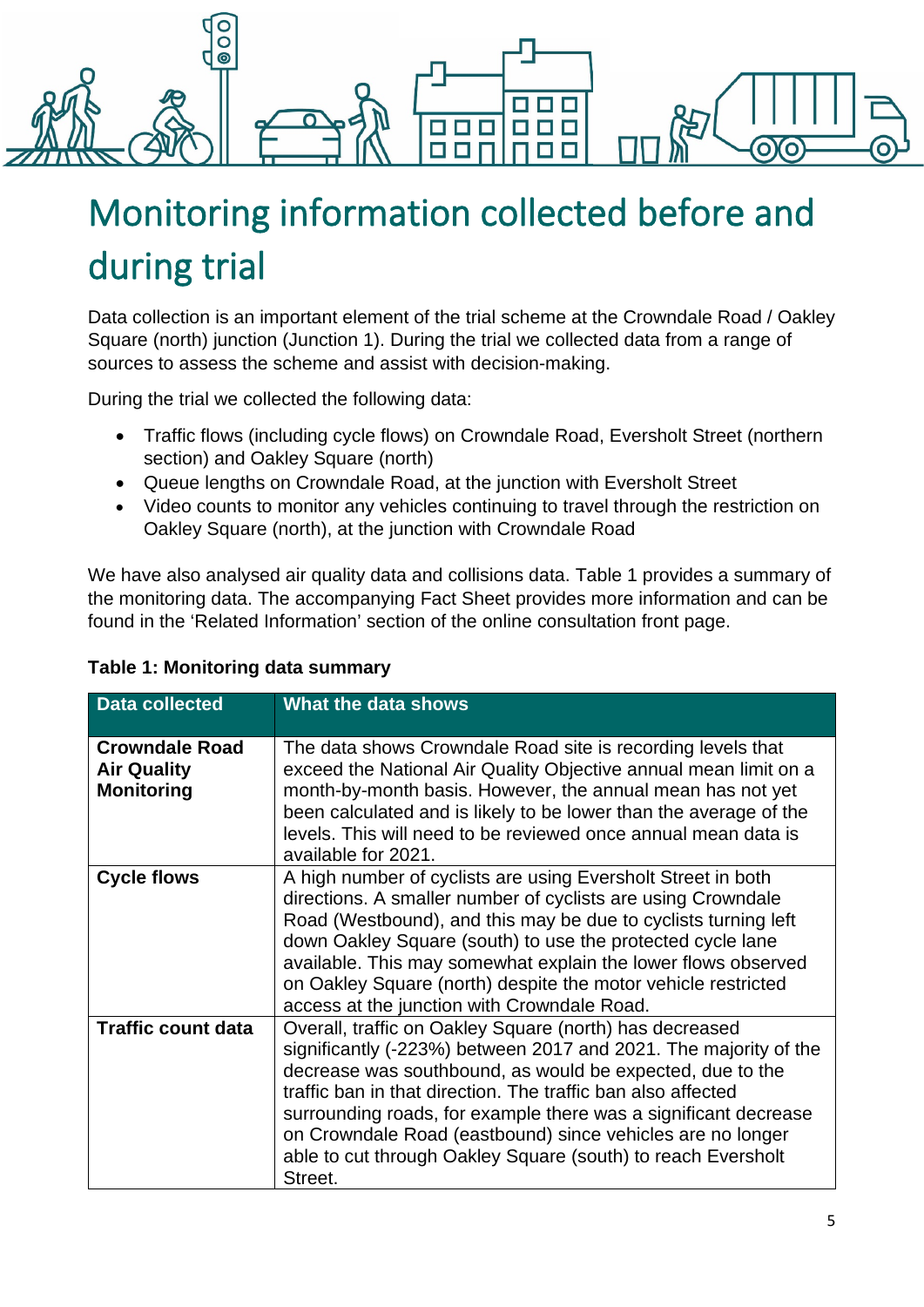

| <b>Data collected</b>               | What the data shows                                                                                                                                                                                                                                                                                                                                                                                                                                                                                                                                                                                                                                                                                                                                                                                                                                                                                                       |
|-------------------------------------|---------------------------------------------------------------------------------------------------------------------------------------------------------------------------------------------------------------------------------------------------------------------------------------------------------------------------------------------------------------------------------------------------------------------------------------------------------------------------------------------------------------------------------------------------------------------------------------------------------------------------------------------------------------------------------------------------------------------------------------------------------------------------------------------------------------------------------------------------------------------------------------------------------------------------|
| <b>Queue lengths</b>                | Queue lengths were studied on Crowndale Road, at the junction<br>with Eversholt Street. The data collected provides the queue<br>lengths in metres for 3 lanes travelling westbound on Crowndale<br>Avenue. Longer queue lengths were observed in the lane that<br>vehicles use to turn left onto Eversholt Street. This may be due to<br>motor vehicles no longer using Oakley Square to cut out the<br>corner due to the restrictions.                                                                                                                                                                                                                                                                                                                                                                                                                                                                                  |
| <b>Restriction</b><br>contravention | Video surveillance was used to assess whether any vehicles are<br>making the prohibited turn into Oakley Square (north) at the<br>junction with Crowndale Road (vehicles are permitted to exit<br>Oakley Square at this junction). The surveillance identified a per<br>day average of 5 vehicles (mainly motorcycles) observed turning<br>into Oakley Square (north) where motor vehicle restrictions in<br>place. This would be likely to decrease further if the left turn ban<br>at the junction of Oakley Square (south) and Eversholt Street was<br>reinstated.                                                                                                                                                                                                                                                                                                                                                     |
| <b>Collision data</b>               | STATS19 collision data (collected by TfL) has been analysed<br>between 1 January 2017 to 30 June 2021. The data indicates a<br>total of 49 collisions occurred between 1 January 2017 to 2<br>December 2020, before the scheme was implemented. Of the 49<br>collisions, 38 collisions were classed as slight in severity and 11<br>collisions were classed as serious. Six collisions caused<br>casualties to cyclists; 17 collisions involved casualties to<br>pedestrians.<br>Following the scheme implementation, a total of 6 collisions have<br>been recorded between 3 December 2020 and 30 June 2021. 5<br>collisions were classed as slight in severity, one of which caused<br>a casualty to a pedestrian. A single collision recorded between 3<br>December 2020 and 30 June 2021 was classed as fatal in<br>severity and occurred on Oakley Square (north), 80m south of the<br>junction with Crowndale Road. |

## Feedback during the Experimental Traffic Order (ETO) Period

By August 2021, 53 comments on the scheme were received on Commonplace (an online portal the Council uses to gather feedback from the public). These comments were received from a total of 46 respondents. Some feedback was also received via email and this has been considered too. Any further comments received on Commonplace will be assessed as part of the final decision report. In summary:

- 45% of respondents were positive about the scheme
- 2% of respondents were neutral about the scheme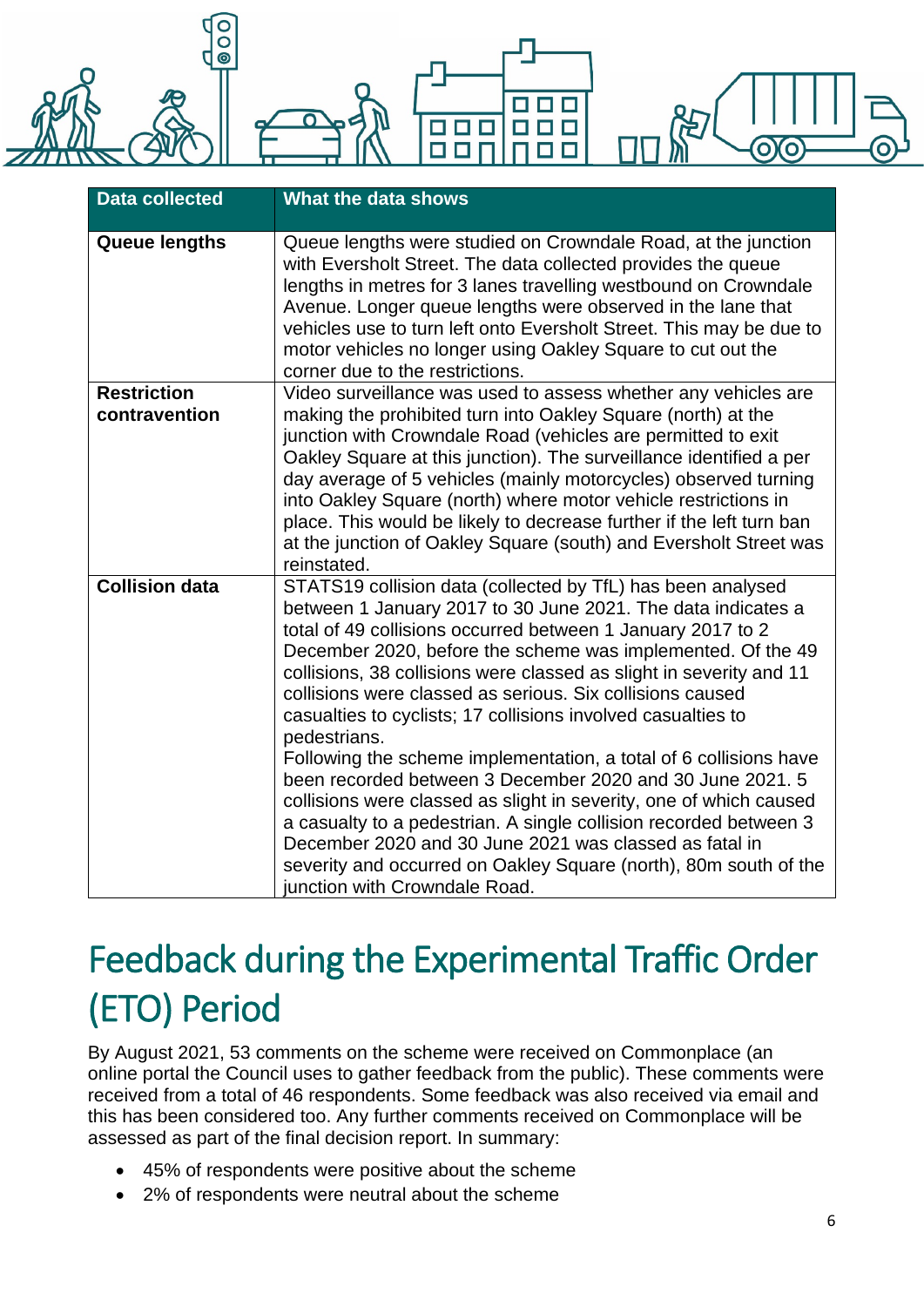

• 53% of respondents were negative about the scheme

The main reasons for being positive about the scheme were:

- 19% mentioned that traffic levels seem reduced
- 19% felt encouraged to walk more in the area
- 19% felt that traffic levels were beneficially reduced

Others felt that the area is now safer for children to walk, cycle and scoot and that they themselves had been encouraged to cycle more. Some examples of positive quotes from Commonplace respondents are provided in the boxes below:

"Please keep it like this !! Real life changer, thank you !!!"

"It has been such a change for good. Its safer for me and my family, for children playing in the park and for cyclists on Oakley Square and Eversholt Street. It has reduced the incidence of drug dealing, much of which occurred from cars driving dangerously quickly from both ends of Oakley Square. I feel safer and the air is cleaner."



The following concerns were

mentioned as the main reasons for not liking the scheme. The concerns were broadly concentrated in these areas whereas the reasons for being positive were split across a wider number of reasons:

- 66% felt that air pollution is still bad or worse
- 66% felt that journey times by motor vehicles are now longer
- 62% felt that traffic levels are still bad or worse

### **Banned Left Turn from Oakley Square (south) into Eversholt Street**

Many of the negative responses on the Commonplace site referred to the TfL scheme on Oakley Square (south) – Junction 3 in Figure 4.

Many of their concerns (such as increased traffic, noise and vibrations on Crowndale Road, decreased air quality on Crowndale Road, impact on Crowndale Road residents and longer vehicle journey times) were a result of banning motor vehicles from making the left turn from Oakley Square (south) into Eversholt Street.

Respondents who both supported and objected to the scheme explained that reinstating the left turn for motor vehicles from Oakley Square (south) into Eversholt Street would provide a solution to many of their concerns, such as increased traffic and worse air quality. Some examples of comments voicing this view are provided below: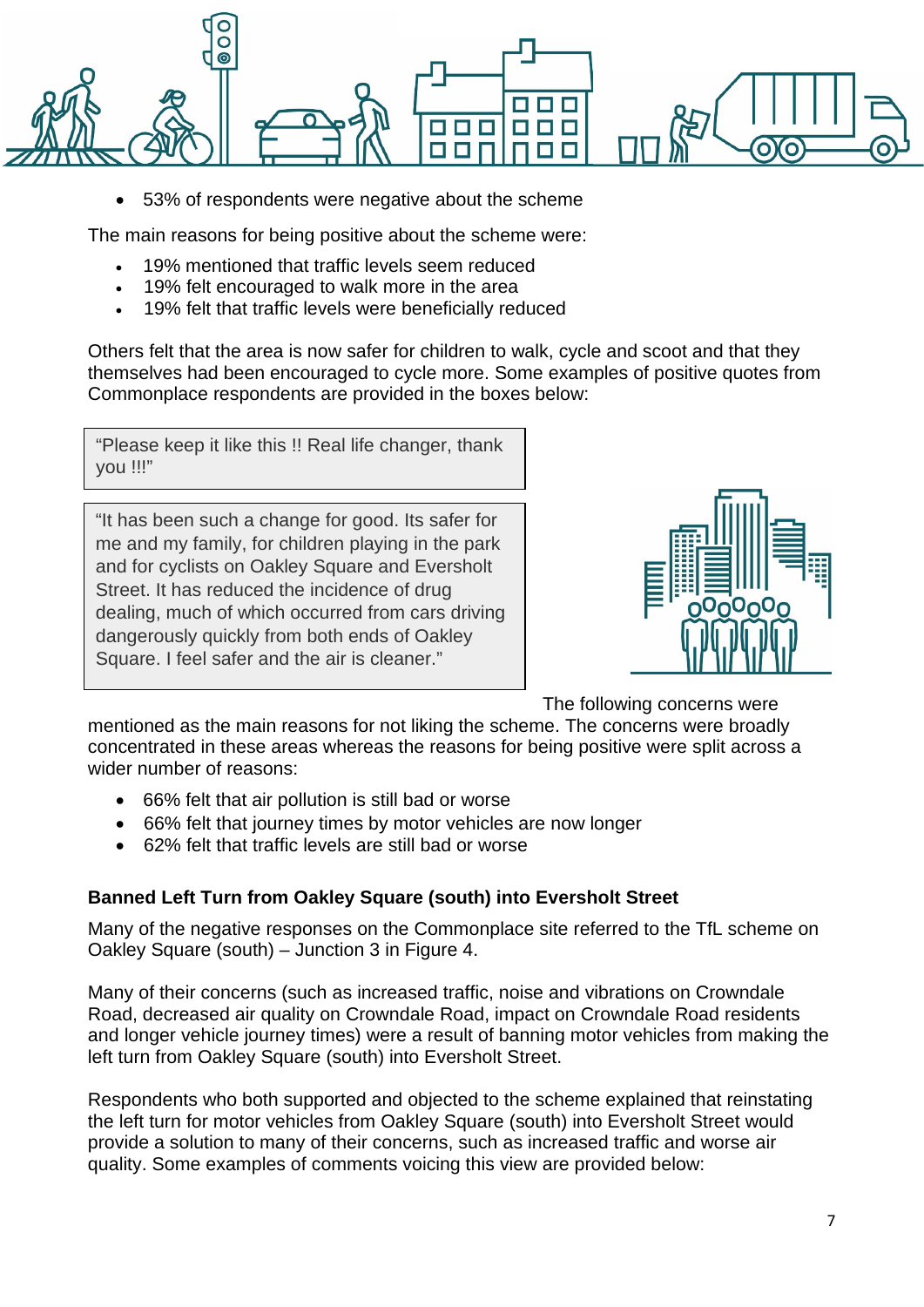

"I would suggest both keeping the new scheme of no entry to Oakley Square North from Crowndale road, as well as removing the left turn ban onto Eversholt street from Oakley Square South.

"Reopen the turn left from Oakley square onto Eversholt Street. Bad move. More traffic than ever now."

The suggestion to reinstate the left turn from Oakley Square (south) into Eversholt Street is outside of the scope of this consultation, as Oakley Square (south) is managed by TfL. However, TfL are aware of this request and are investigating the feasibility of making this change as part of forthcoming proposals for the wider Hampstead Road scheme. [TfL has](https://haveyoursay.tfl.gov.uk/hampstead-road) [provided details of these changes.](https://haveyoursay.tfl.gov.uk/hampstead-road)

Those proposals will be subject to a separate, TfL-led public consultation which is expected to be delivered later this year. If the left-turn from Oakley Square (south) to Eversholt Street is reinstated, this would help alleviate traffic issues experienced by residents on the western end of Crowndale Road, and the Council is therefore working closely with TfL to deliver that change. The Council will be working with TfL to ensure that cyclists are protected from the risk of being hit by left turning traffic through a suitable design at this junction.

## What are we now consulting on?

This consultation now asks local residents and stakeholders to give their views on whether the trial scheme should be made permanent after the end of the 18-month trial period, including amendments to the trial design. It also asks for feedback on if the new proposals at the other end of Oakley Square (north) should be implemented as a new, permanent scheme.

The designs for both ends of Oakley Square (north) which are now being consulted upon, are described in this section. You can view the drawings of the changes in the 'Related Information' section of the online consultation front page.

### Junction 1: Oakley Square (north) – Crowndale Road

Based on the monitoring data and the feedback received from residents and stakeholders during the trial period, and in line with policies and objectives set out in our Camden Transport Strategy and Climate Action Plan we are now consulting on making the following trial changes to Oakley Square (north) permanent:

- Keep the traffic restriction on Oakley Square (north) and exemption for cyclists
- Access to all properties on both sides of the restriction would be maintained so residents would still be able to reach their homes by car and receive deliveries, but through-traffic would continue to be prevented. Pedestrians and cyclists would be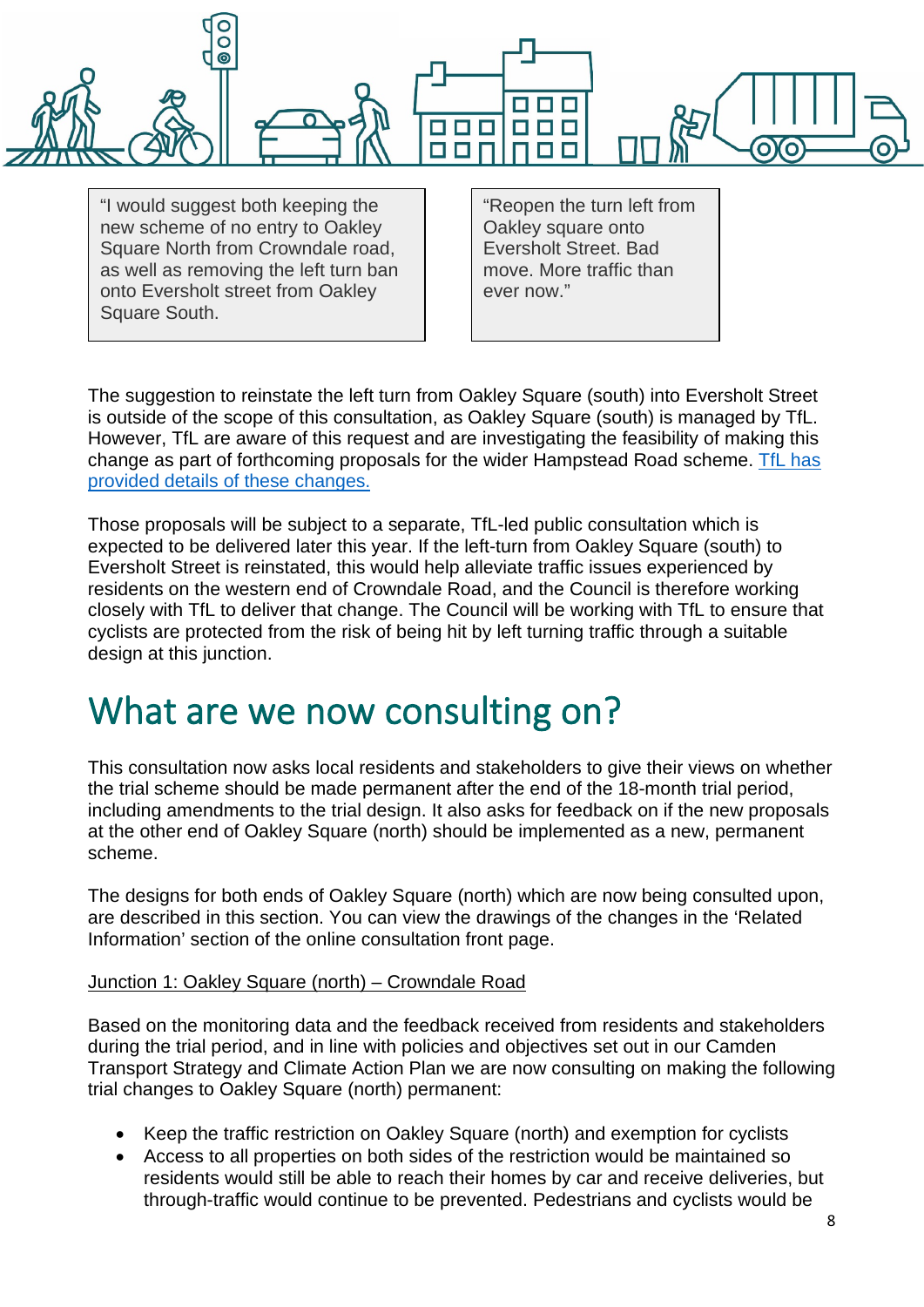

able to travel through at all times. Emergency services and bin collection teams will still have access at all times.

We are also consulting on whether to make the following changes:

- The planters and droppable bollard are proposed to be replaced with a new 'continuous footway' (an uninterrupted pavement that extends across a side road, see Figure 5) on Oakley Square (north), at the junction with Crowndale Road. This will promote pedestrian priority and safety at this junction
- The existing pavement along Crowndale Road is proposed to be widened to accommodate the new continuous footway crossing
- The cycle entry gap is proposed to be re-aligned to accommodate the pavement
- A new tree and bench are proposed to be installed alongside the continuous footway
- A new bike hangar is proposed to replace a residents' parking bay outside 50 Oakley Square (north), providing secure space for residents' to park 6 bicycles



Figure 5: Example of a continuous footway – like the ones proposed

### Junction 2: Oakley Square (north) – Eversholt Street

We are also consulting on whether to install a new, permanent scheme on Oakley Square (north) at the junction with Eversholt Street (see Figure 3). This would include:

- Narrowing the junction with a continuous footway at the junction of Oakley Square (north) and Eversholt Street to reduce the crossing distance, giving pedestrians clear priority at this location
- Widening the pavement on Oakley Square at the approach to the junction to provide a continuous link between pavement and footway
- Guardrails along the motorcycle parking bay outside number 70 are proposed to be removed and replaced with ground anchors